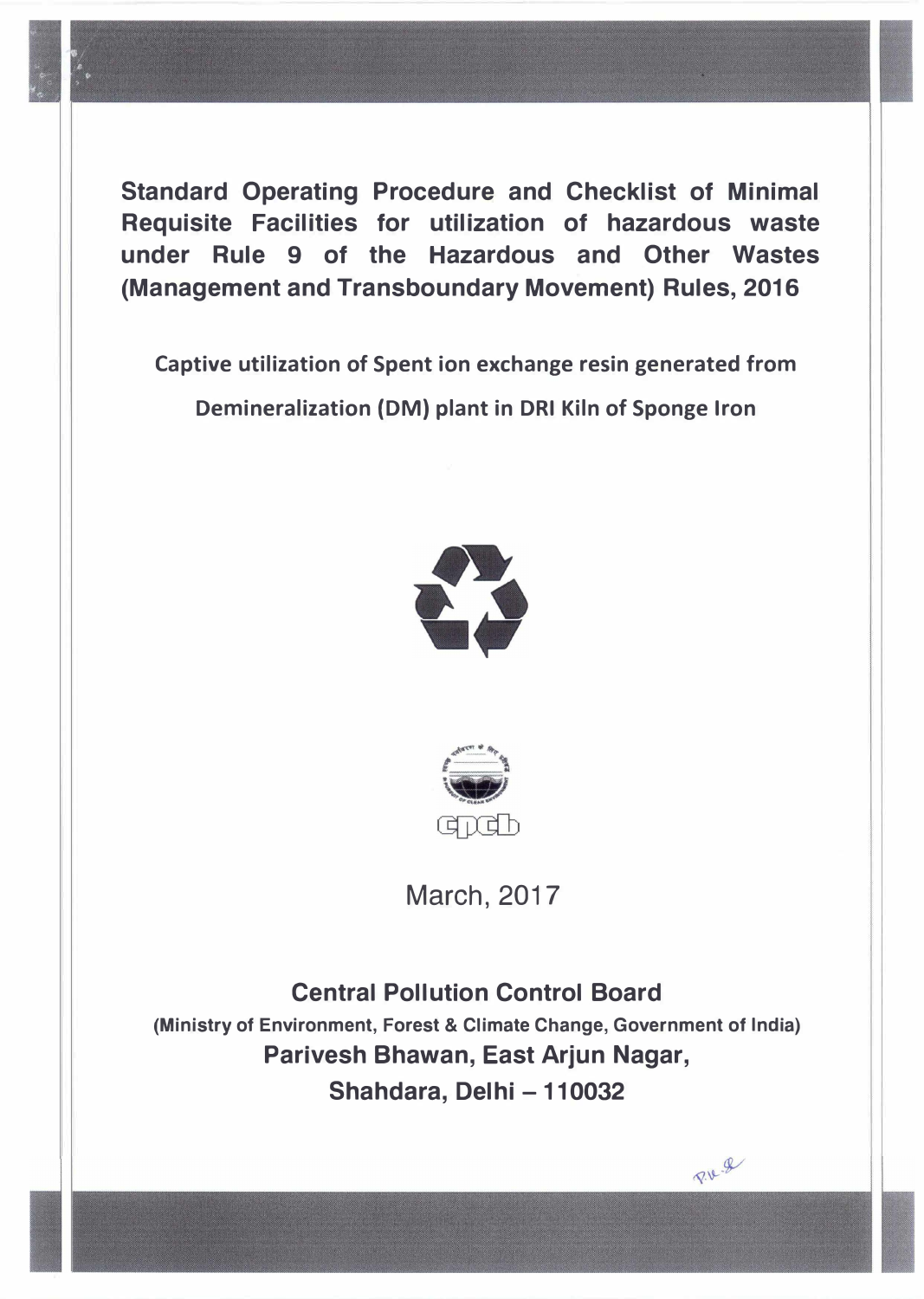## **Procedure for grant of authorisation by SPCBs/PCCs for utilization of Hazardous Waste**

- (i) While granting authorisation for utilization of hazardous wastes, SPCBs/PCCs shall ensure the following:
	- a. The waste (intended for utilization) belongs to similar source of generation as specified in SoPs.
	- b. The utilization process is similar to the process of utilization described in SoPs.
	- c. End-use / product produced from the waste shall be same as specified in SoPs.
	- d. Authorisation be granted only after verification of utilization process and minimum requisite facilities as given in SoPs.
	- e. Issuance of passbooks (similar to the passbooks issued for recycling of used oil, waste oil, non-ferrous scrap, etc.) for maintaining records of receipt of hazardous wastes for utilization.
- (ii) After issuance of authorization, SPCB shall verify the utilization process, checklist and SOPs on quarterly basis for initial 2 years; followed by random checks in the subsequent period for atleast once a year.

In-case of lack of requisite infrastructures with the SPCB/PCC, they may engage  $3^{rd}$  party institutions or laboratories having EPA/NABL/IS017025 accreditation/recognition for monitoring and analysis of prescribed parameters in SoPs for verification purpose.

- (iii) SPCBs shall provide half yearly updated list of units permitted under Rule 9 of HOWM Rule, 2016 to CPCB and also upload the same on SPCB website, periodically. Such updated list shall be sent to CPCB on a half yearly basis i.e by July and January respectively.
- (iv) Authorisation for utilisation shall not be given to the units located in the State/UT where there is no Common TSDF, unless the unit ensures authorised captive disposal of the hazardous waste (generated during utilisation) or its complete utilisation or arrangement of sharing with any other authorised disposal facility.
- (v) In case utilization proposal is not similar with respect to source of generation or utilization process or end-use as outlined in this SoP, the same may be referred to CPCB for clarification / conducting trial utilization studies and developing SoPs thereof.
- (vi) The source and work zone standards suggested in the SoPs are based on the E(P)A notified and OSHA standards respectively, however, SPCB/PCC may impose more stringent standards based on the location or process specific conditions.

# **30.0 Captive Utilization of Spent Ion Exchange Resin**

| Type of HW                | Source of generation        | <b>Recovery/Product</b>       |
|---------------------------|-----------------------------|-------------------------------|
| Spent ion exchange resin- | Demineralization (DM) plant | For energy recovery in Direct |
| Category<br>35.2<br>of    |                             | Reduced Iron (DRI) kiln of    |
| schedule-1 of HOWM        |                             | Sponge Iron Industry          |
| <b>Rules, 2016</b>        |                             |                               |

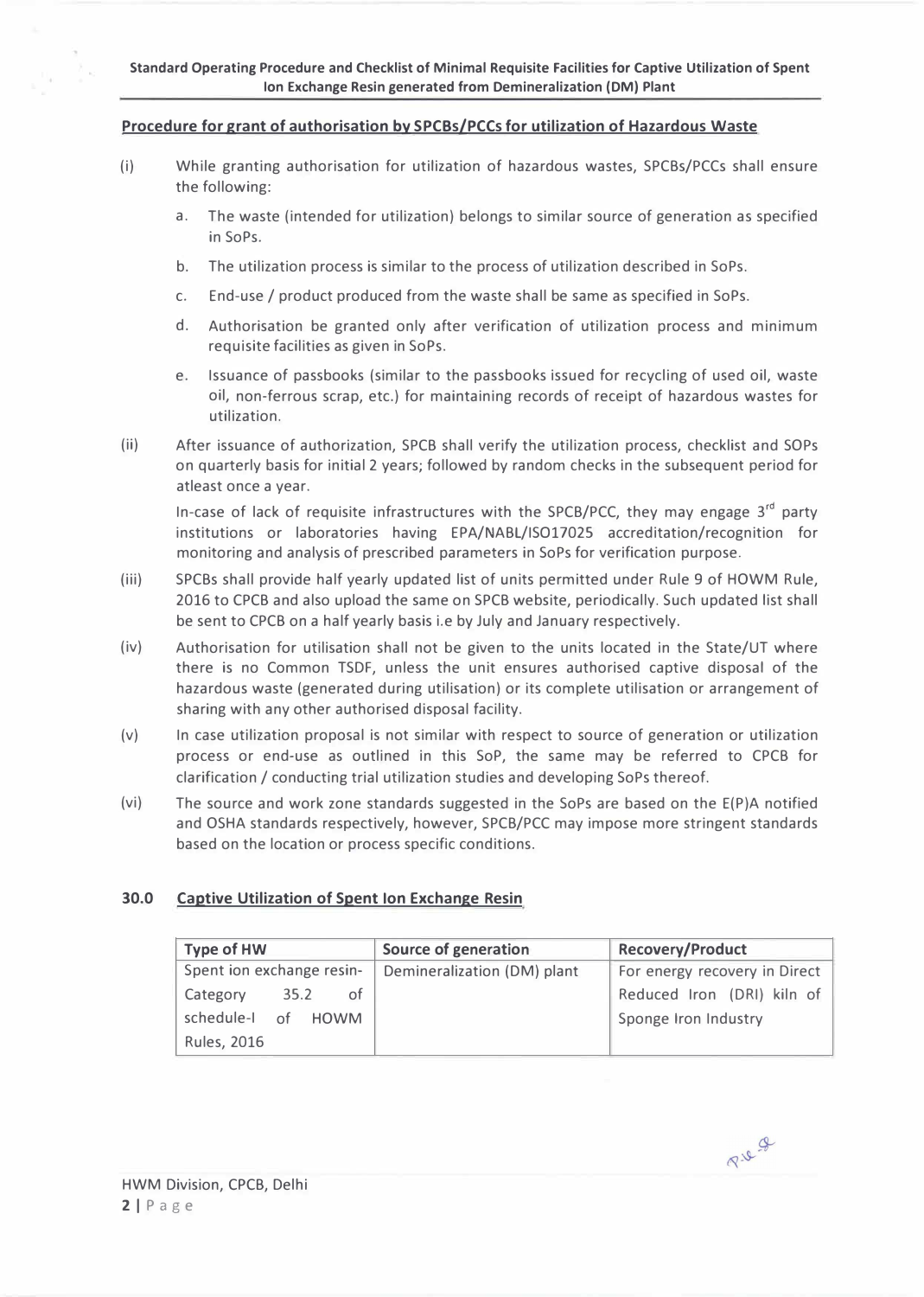### **30.1 Source of Waste**

**De-mineralised water is required in ORI kiln. The same is generated in Demineralization plant, where treatment of water is carried out through ion exchange process. In the ion exchange process, water is passed through resin beds. The anion and cation resins loose their ion exchange efficiency in resin beds in due course of time and needs to be replaced. These discarded ion exchange resin is known as "Spent ion exchange resin", categorized as hazardous waste at S.No 35.2 of schedule-I of HOWM Rules, 2016.** 

### **30.2 Utilisation Process**

**The utilisation process involves mixing of Spent ion exchange resin with iron ore, coal and dolomite in a hopper and feeding the mixed material into its own Direct Reduced Iron (ORI) kiln of Sponge Iron Industry, as supplementary energy resource. The flue gas from ORI Kiln is passed through the After Burning Chamber followed by Waste Heat Recovery Boiler and treated in Electrostatic precipitator (ESP)/Bag filter house and then dispersed into atmosphere through stack. The steam generated from the Waste Heat Recovery Boiler is used for captive power generation.** 



## **30.3 Product Usage / Utilization**

**The Spent ion exchange resin mixed with iron ore, coal and dolomite is used as energy resource in its own ORI Kiln of Sponge Iron Industry.** 

P.R. 8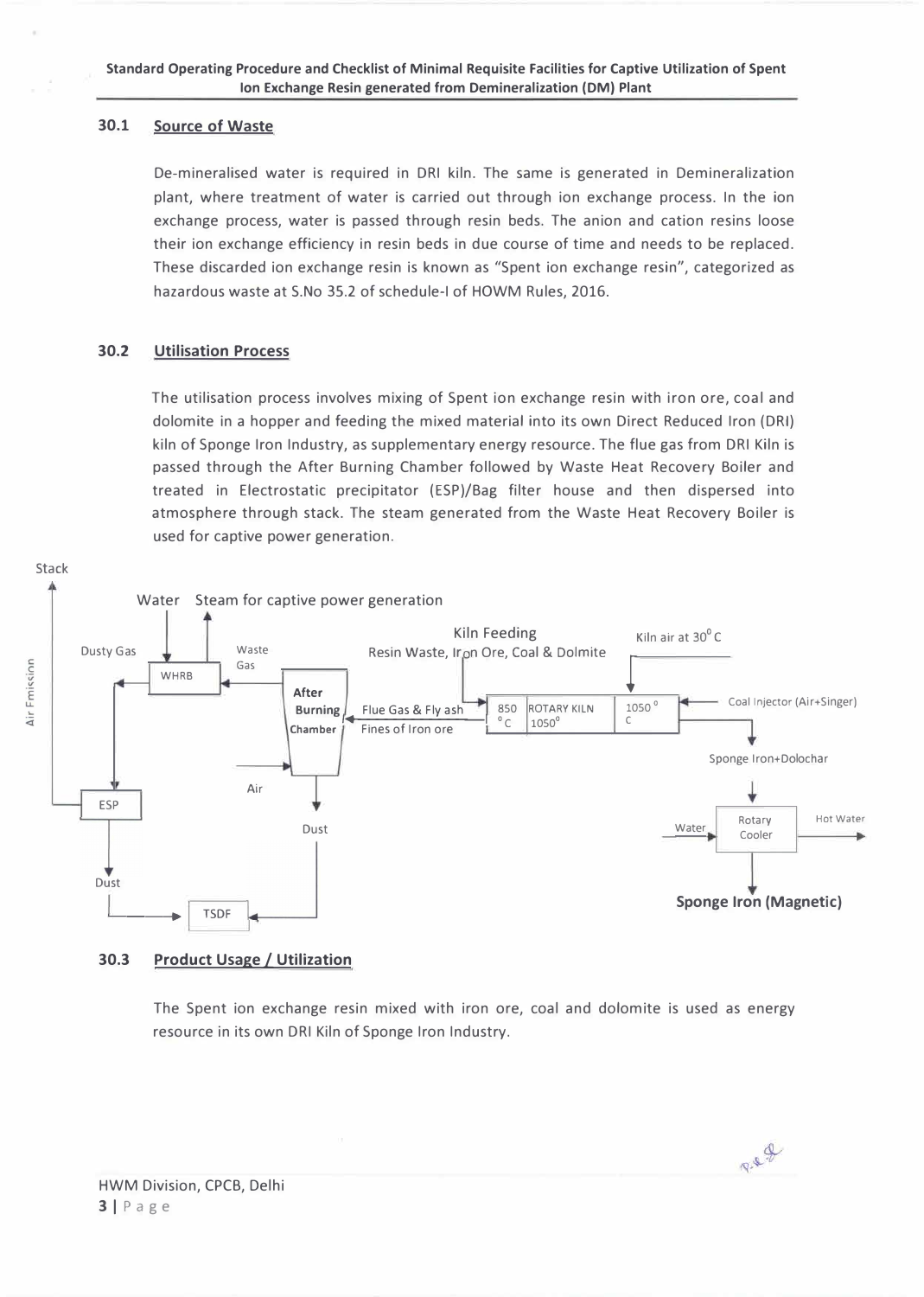## **30.4 Standard Operating Procedure for utilization**

This SoP is applicable only for captive utilization of spent ion exchange resin generated from its own Demineralization (DM) plant, as a supplementary energy resource in the DRI Kiln. The steam generated from the Waste Heat Recovery Boiler is used in captive power generation.

- (1) The Spent ion exchange resin shall be collected and stored in non-reactive containers/drums/bags in accordance with the provisions stipulated in Hazardous and Other Wastes (Management and Transboundary Movement) Rules, 2016.
- (2) There should be a designated space for storage of Spent ion exchange resin under cool, dry, well ventilated and covered storage shed, as authorized by the concerned SPCB/PCC under the HoWM Rules, 2016 so as to eliminate water intrusion. Such shed shall have impervious lined floor, adequate slope, seepage collection pit. The loading/unloading space for Spent Resin shall also be under the covered shed.
- (3) Spent ion exchange resin from the storage shed shall be transferred through mechanised conveyor system to the mixing chute/hopper unit where coal is uniformly mixed in the ratio of 0.002: 99.998 (Spent ion exchange resin : Coal) along with other raw material i.e. iron ore & dolomite.
- (4) Uniform mixing of coal and Spent ion exchange resin alongwith other raw material i.e. iron ore & dolomite shall be achieved using appropriate mechanized mixing units.
- (5) Uniformly mixed Spent ion exchange resin, coal and other raw material i.e. iron ore & dolomite shall be transferred to the DRI Kiln through mechanized conveyor system.
- (6) Utilisation of Spent ion exchange resin shall not exceed 0.002 % of the coal consumed in the DRI Kiln.
- (7) The DRI Kiln shall maintain the temperature not less than 8S0° C
- (8) Utilization of Spent ion exchange resin shall not be carried out during unstable/breakdown conditions in the DRI Kiln.
- (9) The hot flue gases transferred through After Burning chamber, Waste Heat Recovery Boiler shall be finally treated in Electrostatic Precipitator (ESP) or Bag filter house followed by stack of height as prescribed by SPCB. The steam generated from the Waste Heat Recovery Boiler shall be used for captive power generation.
- (10) The unit shall ensure that all personnel involved in the plant operation shall wear proper personal protective equipment such as masks, gloves, goggles, shoes etc. for safety.
- (11) The unit shall obtain authorization for generation, storage and utilisation of Spent ion exchange resin from the concerned State Pollution Control Board under the

 $RV.9$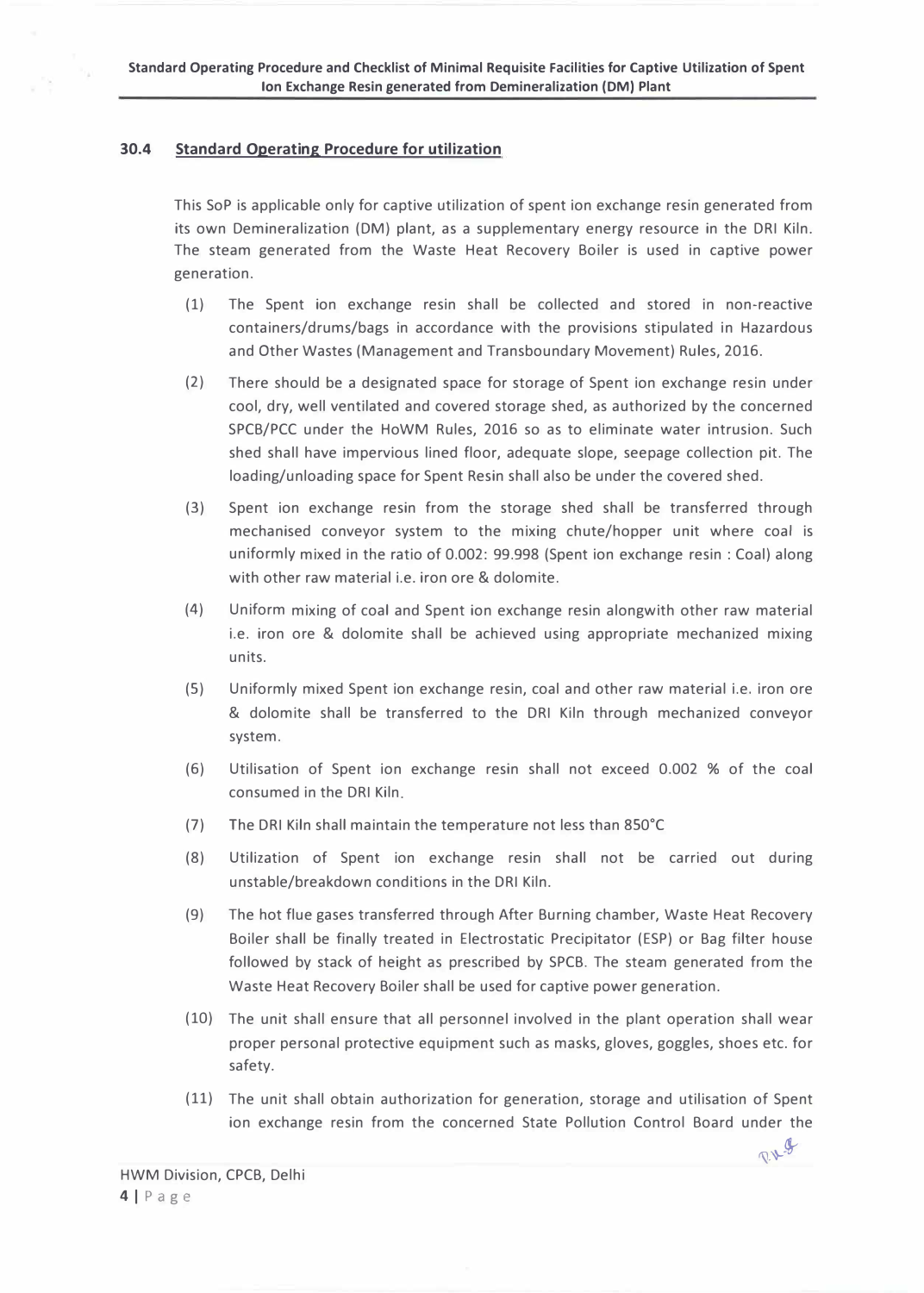**Hazardous and Other Wastes (Management & Transboundary Movement) Rules, 2016.** 

- **(12) In case of environmental damages arising due to improper handling of hazardous wastes (viz., accidental spillage during generation, storage, processing, transportation and disposal), the unit shall be liable to implement immediate corrective measures, environmental site assessment and remediation of contaminated soil/groundwater/sediment etc. as per the "Guidelines on Implementing Liabilities for Environmental Damages due to Handling & Disposal of Hazardous Wastes and Penalty" published by CPCB.**
- **(13) During the process of utilization and handling of hazardous waste, the unit shall comply with the requirements in accordance with the Public Liability Insurance Act, 1991 as amended, wherever applicable.**

#### **30.5 Record/Return Filing**

- **(1) The unit shall submit quarterly and annual information on Spent ion exchange resin generated, quantity utilized, resources conserved (specifying the details like type and quantity of resources conserved) to the concerned SPCB.**
- **(2) A log book shall be maintained with information on source, quantity, date wise utilization of Spent ion exchange resin and record of analysis report of emission monitoring & effluent discharged, as applicable shall be maintained.**
- **(3) The unit shall maintain record of hazardous waste generated/utilised and disposed as per Form 3 & shall file annual returns in Form 4 as per Rule 20 (1) and (2) of the Hazardous and Other Wastes (Management and Transboundary Movement) Rules, 2016, to SPCB.**

# **30.6 Standards**

- **(i) Source emission standards for Particulate Matter shall comply with the standards notified vide notification no. 5.0. 414 (E) dated 30/05/2008 for Sponge Iron Industry or as prescribed by the concerned SPCB/PCC, whichever is stringent.**
- **(ii) Monitoring of the above specified source emission parameter shall be carried out quarterly. The monitoring shall be carried out by NABL accredited /EPA approved laboratories and the results shall be submitted to the concerned SPCB quarterly.**

# **30. 7 Siting of Industry**

**This SOP is applicable only for captive utilization of spent ion exchange resin in the DRI Kiln of Sponge Iron Industry already in operation.** 

RILA